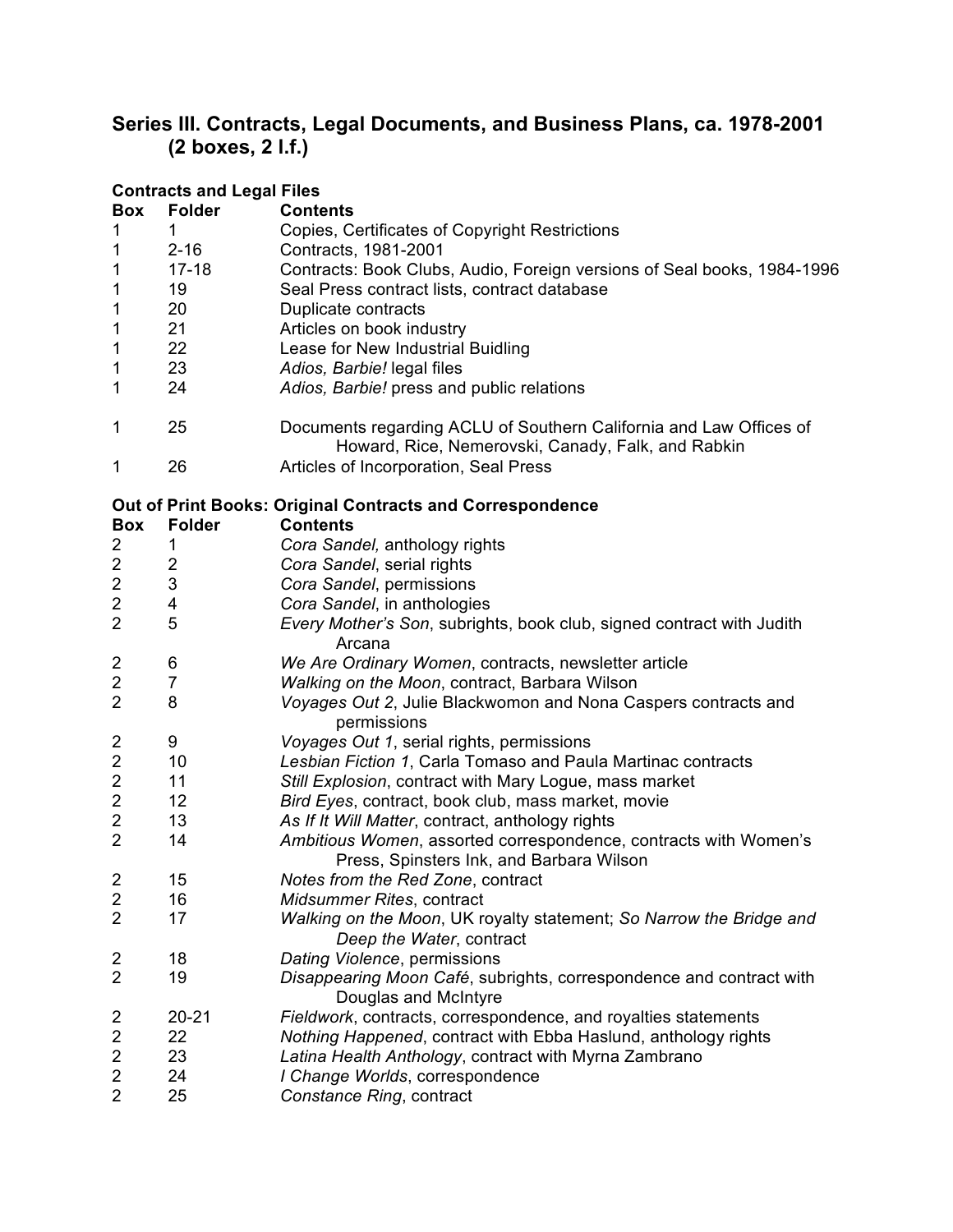- 26 *Children's Crusade*, correspondence, anthology rights, contract; *Haunted House*, correspondence, contract
- 27 *Miss Venezuela*, subrights, foreign, contract
- 28 *Mothers on Trial*, Harcourt Brace offset fee agreement, contract
- 29 *Gathering Ground*, permissions
- 30 *Whore Stigma*, foreign, contract
- 31 *An Everyday Story*, anthology rights, grant and permissions
- 32 *Down Wild River*, correspondence and rights
- 33 *Naming the Violence*, loan
- 34 *No Forwarding Address*, contract with author
- 35 *Choices*, distribution contract and NARAL contract

## **Business Plans and Legal Documents**

| <b>Box</b>              | <b>Folder</b> | <b>Contents</b>                                                              |  |
|-------------------------|---------------|------------------------------------------------------------------------------|--|
| 2                       | 36            | Seal Press minute book                                                       |  |
| 2                       | 37            | Stoel Rives LLP/Avalon Agreement, 2001                                       |  |
| 2                       | 38            | Avalon correspondence, 2000-2001                                             |  |
| $\overline{2}$          | 39            | <b>Avalon/Seal Press documents</b>                                           |  |
| 2                       | 40-41         | Stoel Rives LLP/Avalon legal documents, fall 2001                            |  |
| 2                       | 42            | <b>Stoel Rives LLP documents</b>                                             |  |
| $\overline{c}$          | 43            | Avalon, correspondence, 1997-1999                                            |  |
| $\overline{2}$          | 44            | Avalon, due diligence documents                                              |  |
| $\overline{2}$          | 45            | Avalon, letter of intent, 1999; assorted articles                            |  |
| $\overline{c}$          | 46            | Articles of Incorporation, Seal Press                                        |  |
| $\overline{2}$          | 47            | State of Washington Corporate License                                        |  |
| 2                       | 48            | Shareholder's Agreement (inactive)                                           |  |
| 2                       | 49            | <b>Seal Press Bylaws</b>                                                     |  |
| 2                       | 50            | <b>Subchapter S Election</b>                                                 |  |
| 2                       | 51            | Seal Press bylaws, shareholders agreement                                    |  |
| $\overline{2}$          | 52            | Seal Press, Board Meeting, 1998                                              |  |
| $\overline{2}$          | 53            | Seal Press, shareholder correspondence, 2000                                 |  |
| 2                       | 54            | Shareholder and Board Meeting notes                                          |  |
| 2                       | 55            | Shareholders' agreement, 1990                                                |  |
| 2                       | 56            | Correspondence with attorney                                                 |  |
| 2                       | 57            | Annual Reports, non-profit                                                   |  |
| $\overline{2}$          | 58            | Dissolution and reincorporation paperwork                                    |  |
| $\overline{c}$          | 59            | Joan Drury/Capital Investment correspondence, 1989-1990                      |  |
| $\overline{2}$          | 60            | Board Member elections, 1995                                                 |  |
| 2                       | 61            | Joan Drury                                                                   |  |
| 2                       | 62            | Investment Capital search, legal notes                                       |  |
| 2                       | 63            | Seal Press business plan, 1989                                               |  |
| $\overline{\mathbf{c}}$ | 64            | Capital Investment search                                                    |  |
| $\overline{\mathbf{c}}$ | 65            | <b>Capital Drive letters</b>                                                 |  |
| $\overline{2}$          | 66            | Fundraising                                                                  |  |
| $\overline{c}$          | 67            | Seal Press, sales, 1978-1996                                                 |  |
| $\overline{c}$          | 68            | Nancy Nordhoff                                                               |  |
| $\overline{c}$          | 69            | Hedgebrook                                                                   |  |
| $\overline{c}$          | 70-72         | <b>Business plans</b>                                                        |  |
| $\overline{2}$          | 73            | Seal Press, Articles of Incorporation, Certificate of Incorporation, By-laws |  |
| $\overline{c}$          | 74            | Consulting agreements                                                        |  |
| $\overline{2}$          | 75            | A Territory Resource donation                                                |  |
|                         |               |                                                                              |  |